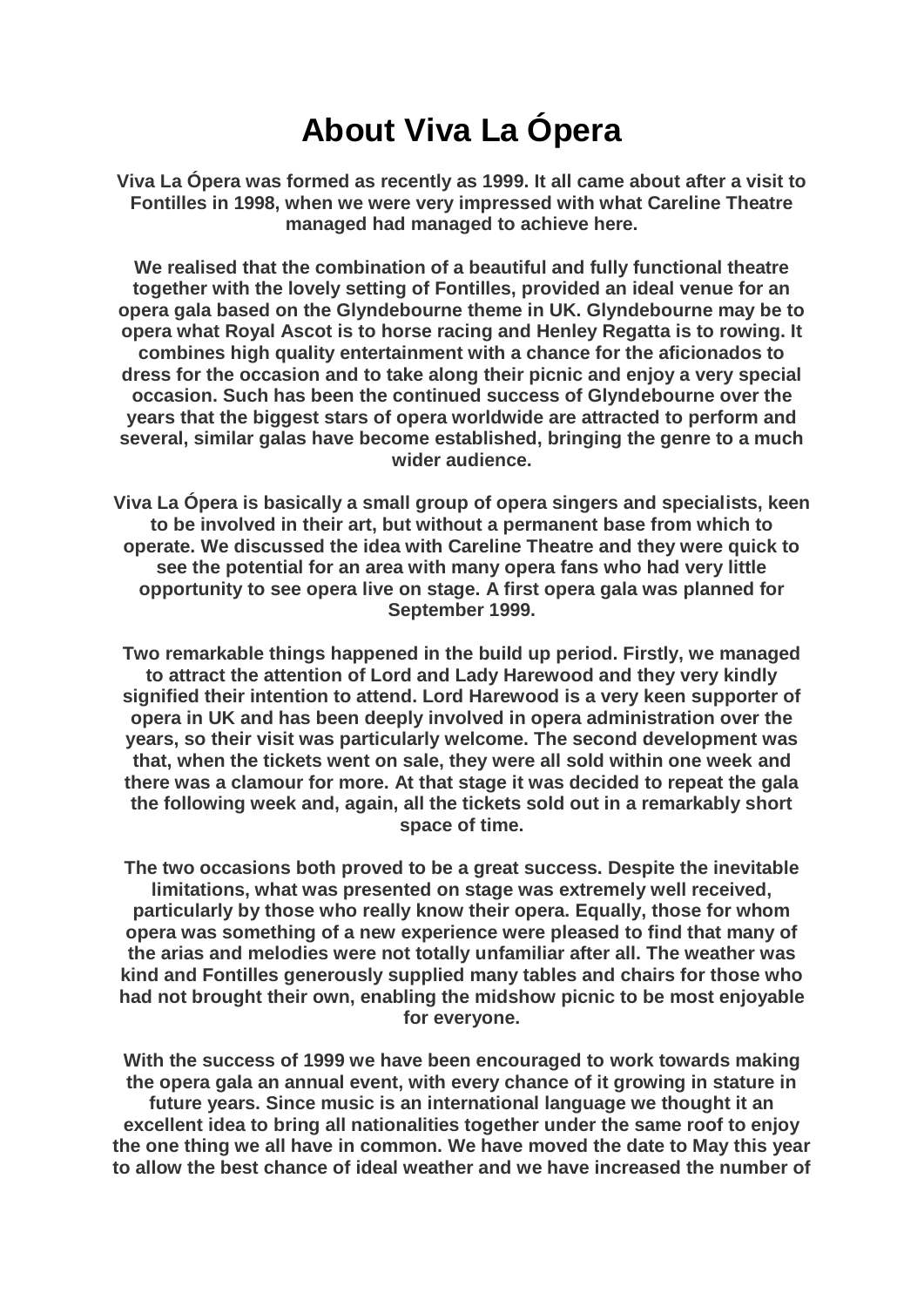**performances to three. We also have a larger cast and a specially recruited chorus.**

**We will be looking to make even more progress in 2001 and, with that in mind, one step we would like to take would be to create a permanent chorus. We sincerely hope that you enjoy Opera Gala 2000 and we thank you for your support.**

**Cast List Part One**

| Act I of `La Traviata' |                                                                                                                                                                                                                                                                      |  |
|------------------------|----------------------------------------------------------------------------------------------------------------------------------------------------------------------------------------------------------------------------------------------------------------------|--|
| <b>Violetta</b>        | <b>Abigail Horro (soprano)</b>                                                                                                                                                                                                                                       |  |
| <b>Alfredo</b>         | <b>John Brecknock tenor)</b>                                                                                                                                                                                                                                         |  |
| Flora                  | <b>Linda Morell-Vessey (soprano)</b>                                                                                                                                                                                                                                 |  |
| <b>Gastone</b>         | <b>Peter Wittmann (tenor)</b>                                                                                                                                                                                                                                        |  |
| <b>Marquis</b>         | <b>Julian Moyle (baritone)</b>                                                                                                                                                                                                                                       |  |
| <b>Baron</b>           | <b>Manfred Braden (bass)</b>                                                                                                                                                                                                                                         |  |
| <b>Servant</b>         | <b>Peter Clague (baritone)</b>                                                                                                                                                                                                                                       |  |
| <b>Chorus</b>          | Geraldine van Rhyn (soprano) Janny<br>van Dooren (mezzo soprano) Simone<br>van Roy (mezzo soprano) Wilhelmina<br>Strougje (mezzo soprano) Waldemar<br>Huber (tenor) Peter Wittmann (tenor)<br><b>Stan Soetwey (tenor) Aired Runz</b><br>(bass) Manfred Braden (bass) |  |
| Act I of `La Boheme'   |                                                                                                                                                                                                                                                                      |  |
| Mimi                   | <b>Manuela Muñoz (soprano)</b>                                                                                                                                                                                                                                       |  |
| <b>Rodolfo</b>         | <b>John Brecknock</b>                                                                                                                                                                                                                                                |  |
| Act I of `Lakme'       |                                                                                                                                                                                                                                                                      |  |
| Lakme                  | <b>Abigail Horro</b>                                                                                                                                                                                                                                                 |  |
| <b>Mallika</b>         | <b>Linda Morrell-Vessey</b>                                                                                                                                                                                                                                          |  |
| Act III of `Rigoletto' |                                                                                                                                                                                                                                                                      |  |
| Gilda                  | <b>Abigail Horro</b>                                                                                                                                                                                                                                                 |  |
| <b>Maddalena</b>       | <b>Linda Morrell-Vessey</b>                                                                                                                                                                                                                                          |  |
| <b>Duke</b>            | <b>John Brecknock</b>                                                                                                                                                                                                                                                |  |
| <b>Rigoletto</b>       | <b>Julian Moyle</b>                                                                                                                                                                                                                                                  |  |
| <b>Sparafucile</b>     | <b>Peter Clague</b>                                                                                                                                                                                                                                                  |  |
|                        |                                                                                                                                                                                                                                                                      |  |

## **Part Two**

| Da Geh'lch Ins Maxim (Lehar) | <b>Julian Moyle</b>         |
|------------------------------|-----------------------------|
| The Laughing Song (Strauss)  | <b>Linda Morrell-Vessey</b> |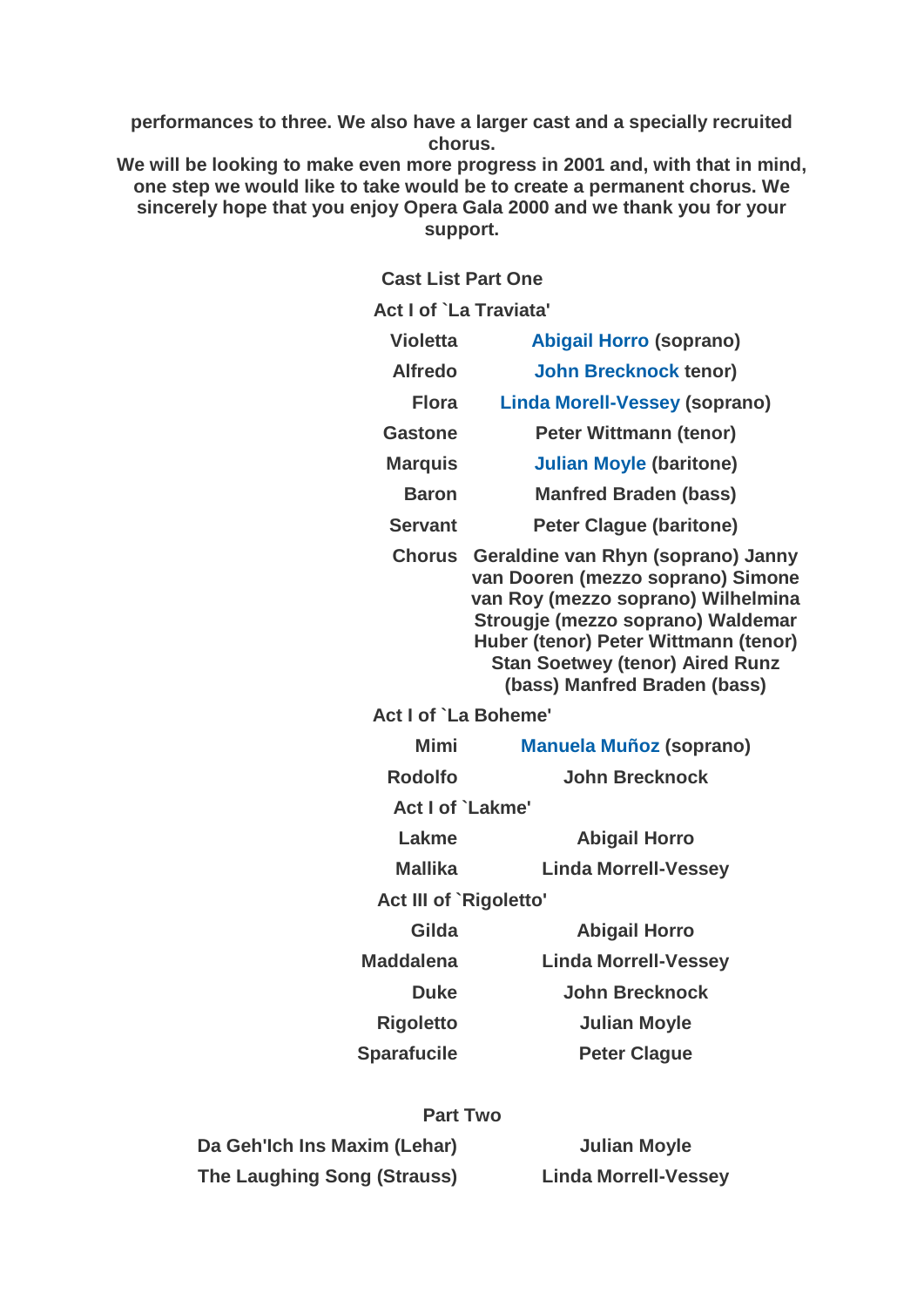| Dein Ist mein Ganzes Herz (Lehar)                 | <b>John Brecknock</b>     |
|---------------------------------------------------|---------------------------|
| <b>Audition Aria (Strauss)</b>                    | <b>Abigail Horro</b>      |
| Anna What's Wrong With You? (Pall)                | Linda/John/Julian         |
| Love's A Game (Lehar)                             | <b>Peter Clague</b>       |
| Let Me Dance (Kalman)                             | Linda/John                |
| <b>Wiener Fiakerlied (Pick)</b>                   | <b>Julian Moyle</b>       |
| <b>Gern Hab Ich Die Frau'n Gekusst</b><br>(Lehar) | <b>John Brecknock</b>     |
| Vilia (Lehar)                                     | <b>Manuela Muñoz</b>      |
| Sommernacht (Lehar)                               | Abigail/John              |
| Dui Du. Finale. Fledermaus [Strauss]              | Abigail/Linda/John/Julian |

## **OPERA GALA 2000**

| <b>Production Director</b>      | <b>John Brecknock</b>                                                                                                                                                                                                                                                                                     |
|---------------------------------|-----------------------------------------------------------------------------------------------------------------------------------------------------------------------------------------------------------------------------------------------------------------------------------------------------------|
| <b>Stage Director</b>           | <b>John Bennetts</b>                                                                                                                                                                                                                                                                                      |
| <b>Chorus Mistress</b>          | <b>Siân Carlin</b>                                                                                                                                                                                                                                                                                        |
| <b>Stage Manager</b>            | John A. Booth                                                                                                                                                                                                                                                                                             |
| <b>Scenic Artists</b>           | John Bennetts, Tats Taylor, Brian<br><b>Denton</b>                                                                                                                                                                                                                                                        |
| <b>Scenery &amp; Properties</b> | Viva La Opera and Careline Theatre                                                                                                                                                                                                                                                                        |
| <b>Wardrobe by</b>              | <b>Maureen Elizabeth</b>                                                                                                                                                                                                                                                                                  |
| <b>Backstage Crew</b>           | <b>Bill Parsons, Roy Martin</b>                                                                                                                                                                                                                                                                           |
| Lights                          | <b>Ray Davis</b>                                                                                                                                                                                                                                                                                          |
| <b>Sound</b>                    | <b>Brian Hight</b>                                                                                                                                                                                                                                                                                        |
| <b>Follow Spot Operators</b>    | <b>Terry Farrow, Charlie Lennon</b>                                                                                                                                                                                                                                                                       |
| <b>Bar Management</b>           | <b>Elaine Farrow</b>                                                                                                                                                                                                                                                                                      |
| <b>Bar Operators</b>            | Ray Baker, Michael Banks, Peter<br>Hosking, Terry Kent, Vi Skinner, Hazel<br><b>Worrall</b>                                                                                                                                                                                                               |
| <b>Front of House Manager</b>   | <b>Alan Brett</b>                                                                                                                                                                                                                                                                                         |
| <b>Front of House Staff</b>     | Jean Barber, Ray Barber, Shirley<br>Barrett, Murray Brett, Rita Brett, Linda<br><b>Chadwick, Graham Chadwick, Sue</b><br>Dearson, Sylvia Hight, Ann Hosking,<br>Sylvia Kent, Angela McAdam, Richard<br><b>McEnery, Sylvia McEnery, Vida</b><br>Pearce, Betty Pitt, Pamela Simon,<br><b>Vicente Simon.</b> |